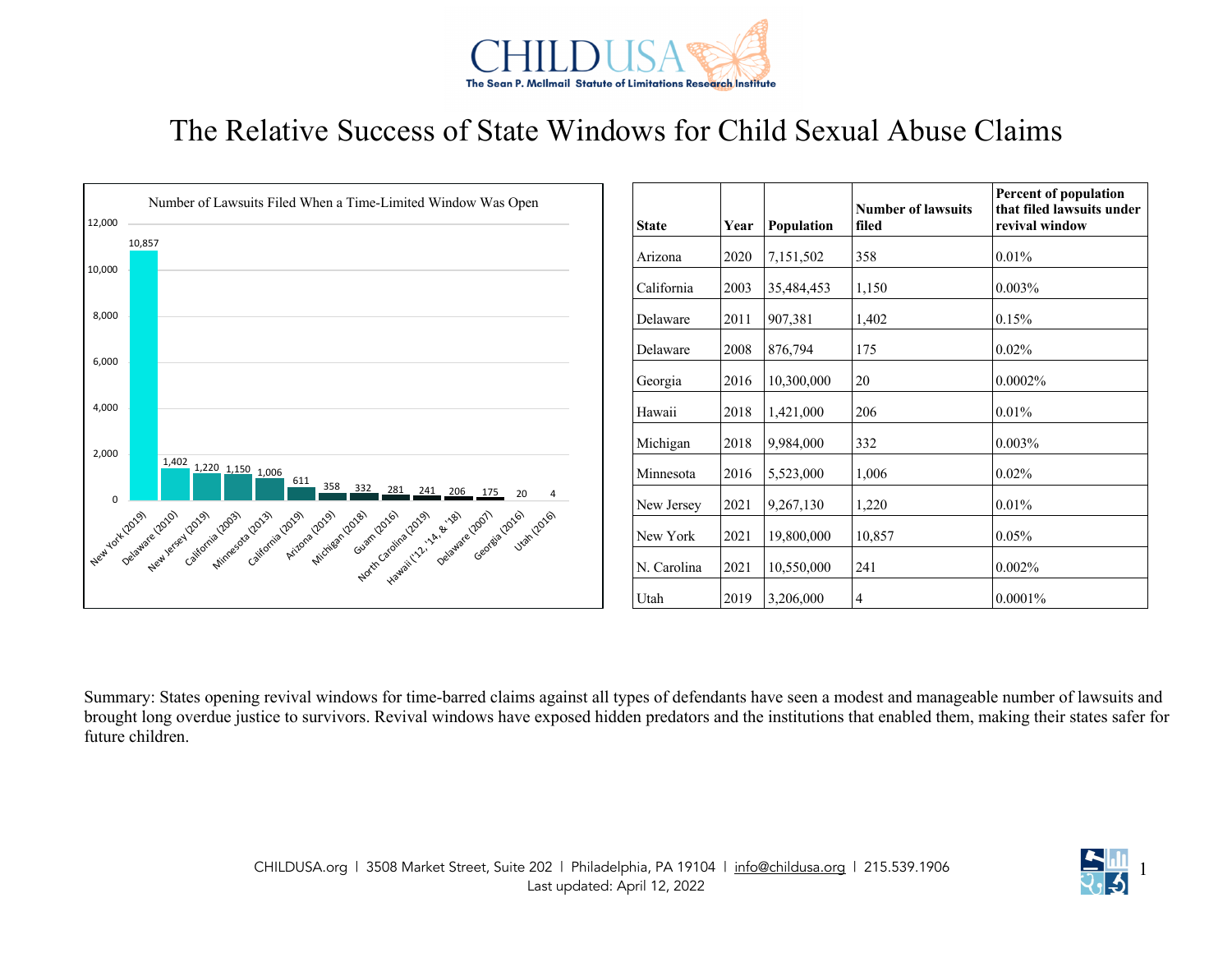

| <b>State and Revival</b><br><b>Window Timeframe</b>           | <b>Entities that can be sued</b> | <b>No. lawsuits filed</b> | <b>Alleged Perpetrators</b><br><b>Identified</b>                                                                                                                                                                                                                                                        | <b>Entities Identified</b>                                                                                                                                                                                                                                                                                                                                                                                                                                                                |
|---------------------------------------------------------------|----------------------------------|---------------------------|---------------------------------------------------------------------------------------------------------------------------------------------------------------------------------------------------------------------------------------------------------------------------------------------------------|-------------------------------------------------------------------------------------------------------------------------------------------------------------------------------------------------------------------------------------------------------------------------------------------------------------------------------------------------------------------------------------------------------------------------------------------------------------------------------------------|
| <b>Arizona</b><br>Closed<br>Dates: 5/27/19-12/30/20           | All types of defendants          | At least 358              | • Mauro Hamza, Fencing coach<br>• Father Clement A. Hageman<br>• James Allen Robertson<br>• Scout leaders<br>$\bullet$ Scouts<br>· Sting, Musician                                                                                                                                                      | • Arizona Republic<br>• Catalina Council<br>• Church of Jesus Christ of Latter-day<br>Saints<br>• Crossroads of the West Council of<br>Boy Scouts of America<br>• Grand Canyon Council<br>· Las Vegas Area Council<br>• Los Angeles Diocese<br>• Mesa Public Schools<br>• Roman Catholic Church of The<br>Diocese of Phoenix<br>• Tucson Diocese                                                                                                                                          |
| <b>Arkansas</b>                                               |                                  |                           |                                                                                                                                                                                                                                                                                                         | • Baptist Health                                                                                                                                                                                                                                                                                                                                                                                                                                                                          |
| <b>Currently Open</b>                                         | All types of defendants          | At least 1                |                                                                                                                                                                                                                                                                                                         |                                                                                                                                                                                                                                                                                                                                                                                                                                                                                           |
| Dates: 2/1/22-1/31/24                                         |                                  |                           |                                                                                                                                                                                                                                                                                                         |                                                                                                                                                                                                                                                                                                                                                                                                                                                                                           |
| California<br><b>Currently Open</b><br>Dates: 1/1/20-12/31/22 | All types of defendants          | At least 611              | • John Bernard Black Sr.<br>• Fernando Ortega<br>• Former Clement Middle School<br>teacher<br>· Lowell Nelson, Teacher<br>· Rev. Stephene Kiesle<br>• Medical providers at Napa State<br>Hospital<br>· Chioke "Chee" Robinson, Track<br>coach<br>• Ronnie Lee Roman<br>• Teacher's aide<br>• Eric Uller | • Central California Conference of<br>Seventh-day Adventists<br>• City of Santa Monica<br>• General Conference Corporation of<br>Seventh-day Adventists<br>• Los Angeles Unified School District<br>• Los Gatos-Saratoga Union High<br><b>School District</b><br>• Monterey Bay Academy<br>• Redlands Unified School District<br>• Roman Catholic Church<br>• Santa Maria Joint Union High School<br>District<br>• Shasta Union High School District<br>• The Bishop's School in La Jolla |

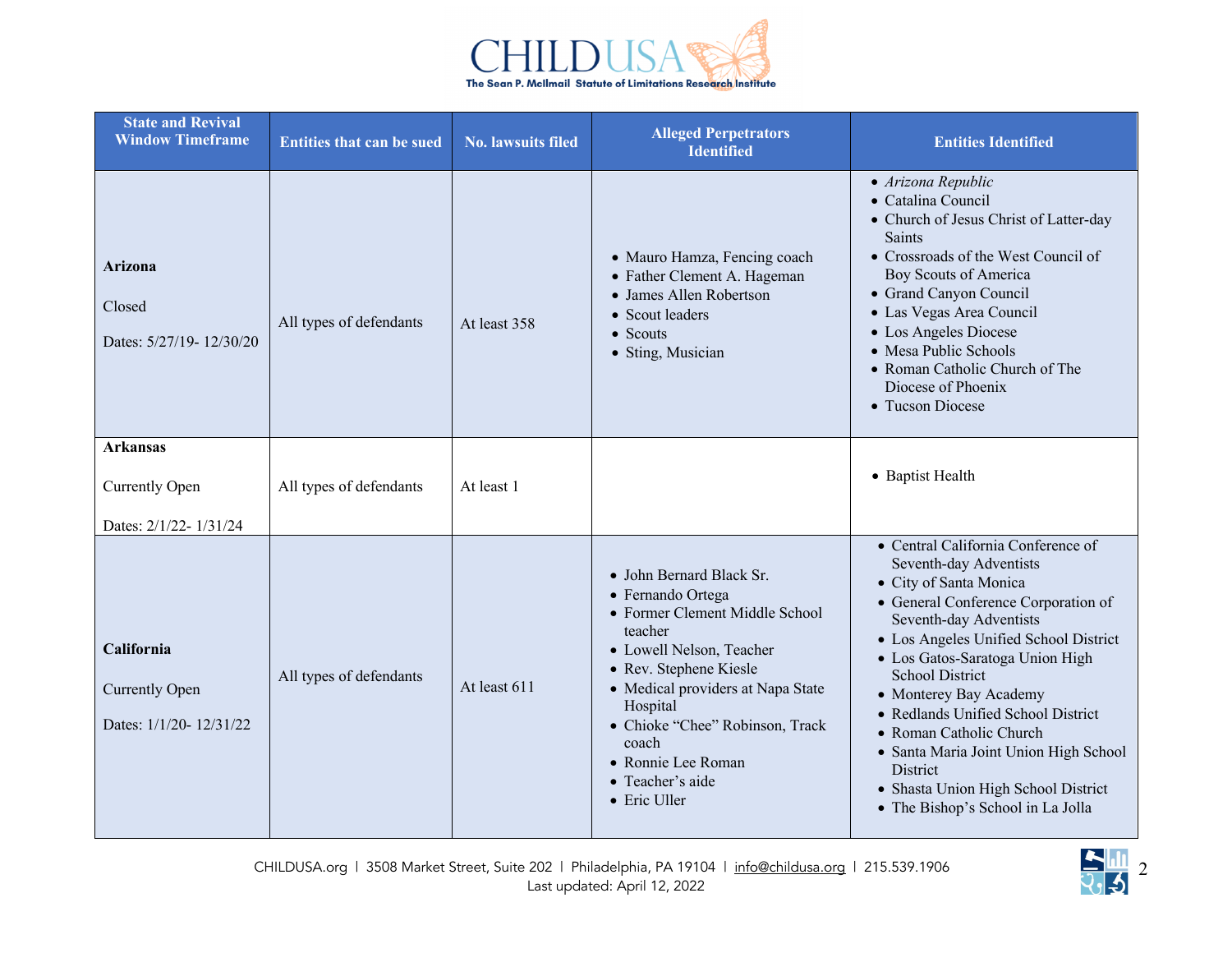

| <b>State and Revival</b><br><b>Window Timeframe</b>         | <b>Entities that can be sued</b>                          | <b>No. lawsuits filed</b> | <b>Alleged Perpetrators</b><br><b>Identified</b>                                                                                                                                        | <b>Entities Identified</b>                                                                                                                                                                                                                                                                                                                                                                                                                                                                                                                                                                  |
|-------------------------------------------------------------|-----------------------------------------------------------|---------------------------|-----------------------------------------------------------------------------------------------------------------------------------------------------------------------------------------|---------------------------------------------------------------------------------------------------------------------------------------------------------------------------------------------------------------------------------------------------------------------------------------------------------------------------------------------------------------------------------------------------------------------------------------------------------------------------------------------------------------------------------------------------------------------------------------------|
| California<br>Closed<br>Dates: 1/1/03-12/31/03              | Private organizations only                                | 1,150                     | • Boy Scout leaders<br>• Father Jose Antonio Pinal<br>• Priests                                                                                                                         | • Archdiocese of San Francisco<br>• Bishop of San Francisco<br>• Boy Scouts<br>• Church of Scientology<br>· Corpus Christi Catholic Parish of San<br>Francisco<br>• De La Salle Institute<br>• Diocese of Oakland<br>• Jehovah's Witnesses<br>• The Church of Jesus Christ of Latter-<br>Day Saints<br>• Monterey Bay Academy<br>• Our Lady of The Rosary in Palo Alto<br>• Roman Catholic Archbishop of San<br>Francisco<br>• St. Dominic's Church in San<br>Francisco<br>• The Explorers (Los Angeles Police<br>Department)<br>• The Salvation Army<br>• The Seventh-Day Adventist Church |
| Colorado<br><b>Currently Open</b><br>Dates: 1/1/22-12/31/24 | Perpetrators, private<br>organizations, and<br>government | At least 3                | • William Fearing, former<br>racquetball program director for<br><b>Highlands Ranch Community</b><br>Association<br>• Former Coach at Rangeview High<br>School<br>• Father James Moreno | • Archdiocese of Denver<br>• Aurora Public Schools<br>• Former Coach at Rangeview High<br>School                                                                                                                                                                                                                                                                                                                                                                                                                                                                                            |
| <b>Delaware</b><br>Closed<br>Dates: 7/13/10-7/12/12         | Healthcare providers                                      | 1,402                     | Claims solely against Pediatrician Dr.<br>Earl V. Bradley                                                                                                                               | · Beebe Medical Center<br>• Dr. Earl V. Bradley<br>• Med. Soc. of Insurers Services<br>• Medical Society of Delaware                                                                                                                                                                                                                                                                                                                                                                                                                                                                        |

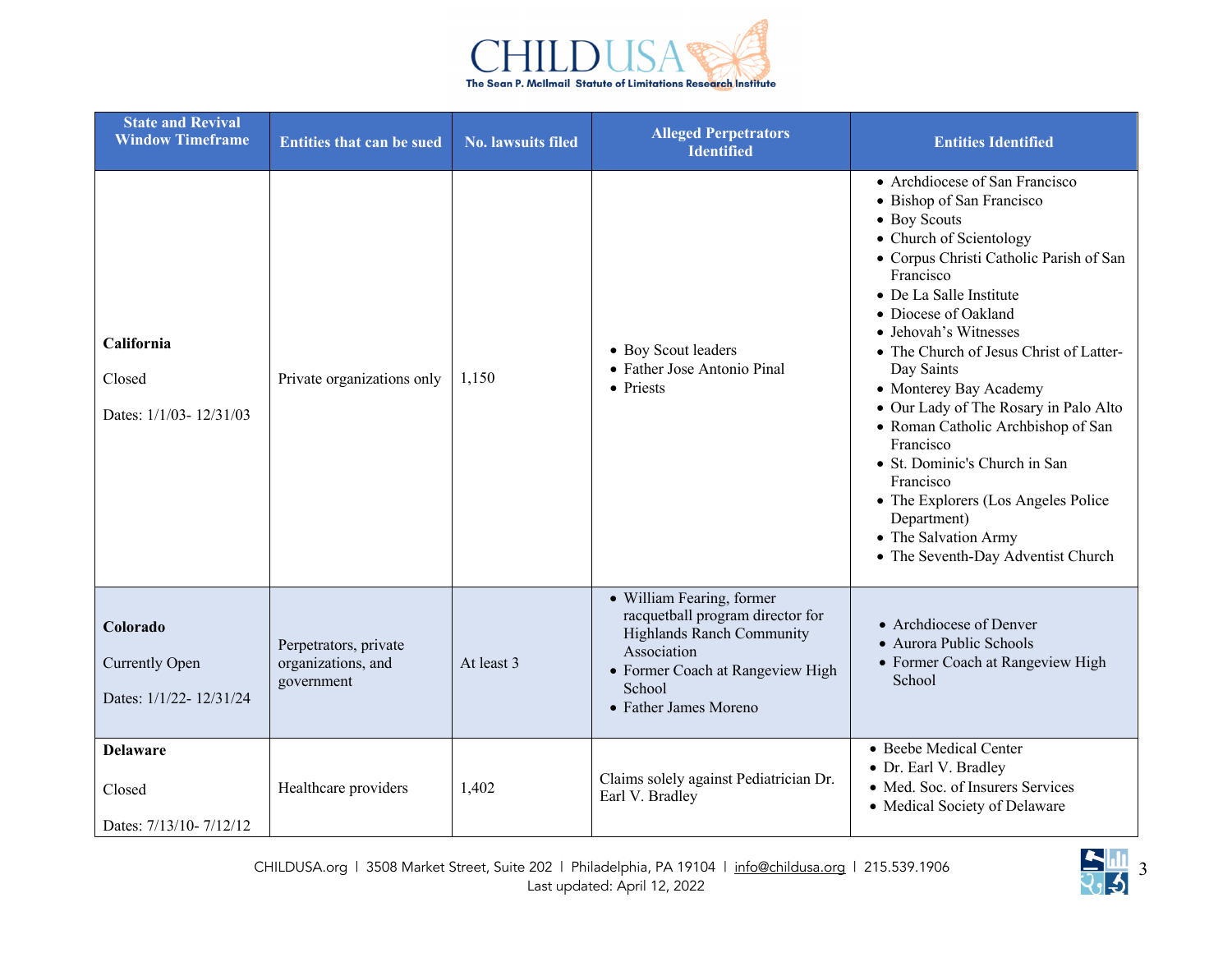

| <b>State and Revival</b><br><b>Window Timeframe</b> | <b>Entities that can be sued</b>                                                          | <b>No. lawsuits filed</b> | <b>Alleged Perpetrators</b><br><b>Identified</b>                                                                                                                                         | <b>Entities Identified</b>                                                                                                                                                                                                                                                                                                                                                                                                                                                                                                                                   |
|-----------------------------------------------------|-------------------------------------------------------------------------------------------|---------------------------|------------------------------------------------------------------------------------------------------------------------------------------------------------------------------------------|--------------------------------------------------------------------------------------------------------------------------------------------------------------------------------------------------------------------------------------------------------------------------------------------------------------------------------------------------------------------------------------------------------------------------------------------------------------------------------------------------------------------------------------------------------------|
|                                                     |                                                                                           |                           |                                                                                                                                                                                          |                                                                                                                                                                                                                                                                                                                                                                                                                                                                                                                                                              |
| <b>Delaware</b><br>Closed<br>Dates: 7/10/07-7/9/09  | All types of defendants,<br>except for healthcare<br>providers due to a drafting<br>error | 175                       | · Rev. Francis G. DeLuca<br>· Rev. Louis S. Fiorelli<br>• Rev. Robert D. Kennedy<br>• Rev. Joseph G. Morrissey<br>· Rev. James W. O'Neill<br>• Rev. Michael Saltarelli<br>• Edward Smith | • Archmere Academy, Inc.<br>• Archmere and The Nobertine Fathers,<br>Inc.<br>• Boy Scouts<br>• The Brothers of the Holy Cross<br>• The Capuchin Friars<br>• Catholic Diocese of Wilmington<br>• Fairwinds Baptist Church<br>• Family members<br>• Laurel School District<br>• The Norbertine Fathers of Delaware<br>• The Premonstratenian Fathers, Inc.<br>· Salesianum School<br>• St. Ann's Catholic Church<br>• St. Edmond's Academy<br>· St. Elizabeth's Roman Catholic<br>Church<br>• St. John the Beloved Church<br>• Oblates of St. Francis de Sales |
| Georgia<br>Closed<br>Dates: 7/1/15-6/30/17          | Individual perpetrators<br>only                                                           | 20                        | • James S. Collins, current leading<br>lobbyist and former Baptist Church<br>and YMCA youth coordinator<br>• Craig Peeples, Taewkondo<br>instructor                                      | • Amateur Athletic Union<br>• Archdiocese of Atlanta<br>• Boy Scouts<br>· First Baptist Church of Vidalia<br>• The Darlington School in Rome<br>• Pak Karate<br>• Toombs County Church<br>· US Taekwondo Association                                                                                                                                                                                                                                                                                                                                         |
| Guam<br>Always Open                                 | All types of defendants                                                                   | 281                       | • Archbishop Anthony S. Apuron<br>· Hazel Basilio, History teacher<br>· Fr. Louis Brouillard<br>• Fr. Juan Camacho                                                                       | • Boy Scouts<br>Capuchin Order<br>Catholic Archdiocese of Agana<br>Chalan Pago Parish<br>$\bullet$                                                                                                                                                                                                                                                                                                                                                                                                                                                           |

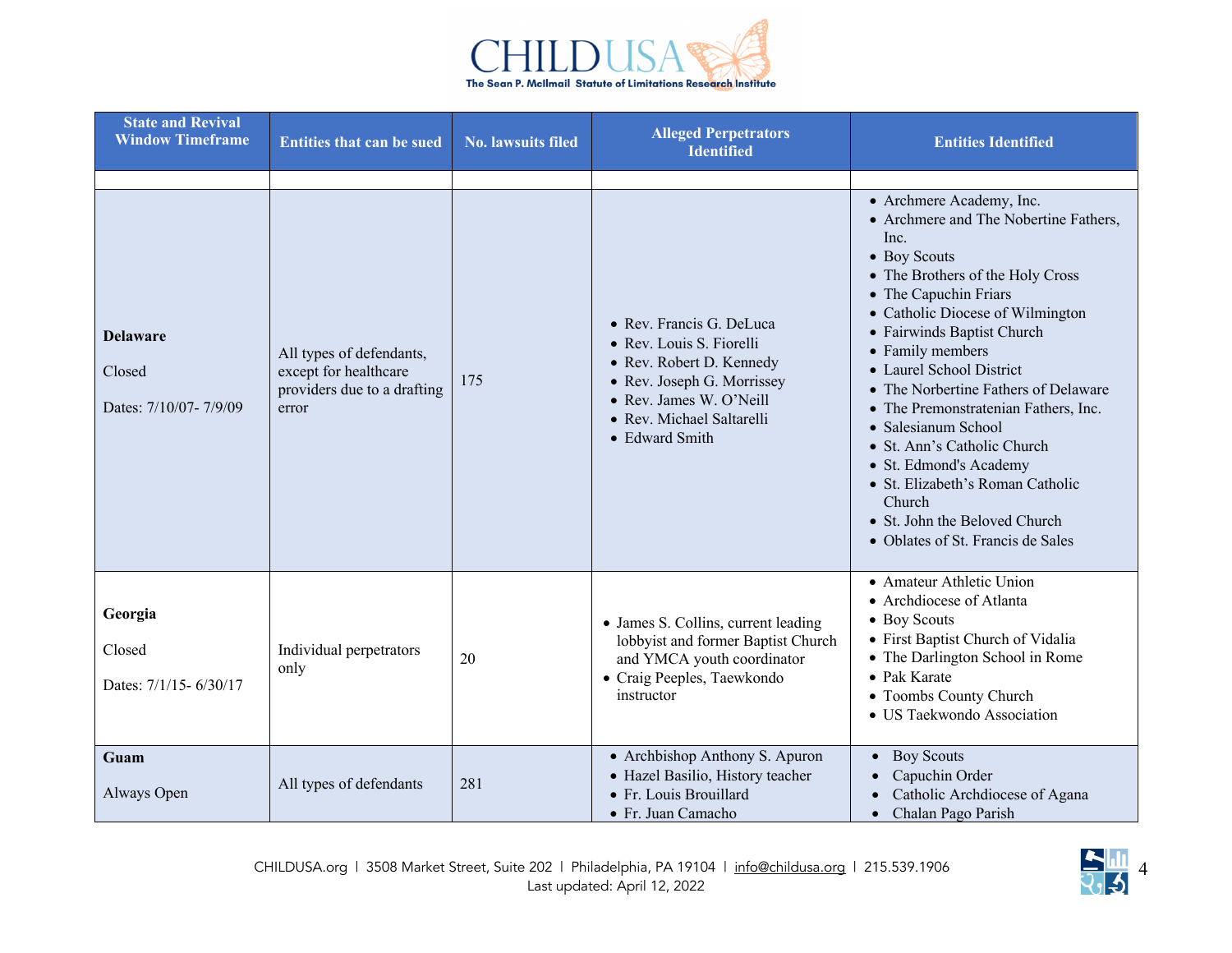

| <b>State and Revival</b><br><b>Window Timeframe</b>                                                                                           | <b>Entities that can be sued</b>                                                                                                                                                                                                                             | <b>No. lawsuits filed</b> | <b>Alleged Perpetrators</b><br><b>Identified</b>                                                                                                                           | <b>Entities Identified</b>                                                                                                                                                                                                                                             |
|-----------------------------------------------------------------------------------------------------------------------------------------------|--------------------------------------------------------------------------------------------------------------------------------------------------------------------------------------------------------------------------------------------------------------|---------------------------|----------------------------------------------------------------------------------------------------------------------------------------------------------------------------|------------------------------------------------------------------------------------------------------------------------------------------------------------------------------------------------------------------------------------------------------------------------|
| Dates: 9/23/16 - never<br>closes                                                                                                              |                                                                                                                                                                                                                                                              |                           | • Fr. Raymond Cepeda<br>· Fr. Rev. Antonio C. Cruz<br>• Fr. Sigmund Hafemann<br>• Fr. George Maddock<br>· Edward Pereira<br>• Rev. Louis William Rink<br>• Gregory Seubert | • Mount Carmel Parish in Agat<br>Roman Catholic Church                                                                                                                                                                                                                 |
| Guam                                                                                                                                          |                                                                                                                                                                                                                                                              |                           |                                                                                                                                                                            |                                                                                                                                                                                                                                                                        |
| Closed<br>Dates: 3/9/11-3/8/13                                                                                                                | Individual perpetrators<br>only                                                                                                                                                                                                                              | $\Omega$                  |                                                                                                                                                                            |                                                                                                                                                                                                                                                                        |
| Hawaii (three separate<br>windows)<br>Closed<br>Dates: 4/24/18-4/23/20<br>Closed<br>Dates: 4/24/14-4/23/16<br>Closed<br>Dates: 4/24/12-4/23/1 | 2018-2020 window: all<br>types of defendants<br>2014-2016 window: all<br>types of defendants,<br>window was expanded to<br>include claims against the<br>government<br>2012-2014 window:<br>perpetrators, other<br>individuals, and private<br>organizations | 206                       | • Dr. Robert McCormick Browne<br>• Fr. Gerald Funcheon<br>• Jay Ram<br>• Bryan Singer                                                                                      | • Catholic Charities of Hawaii<br>• Congregation of Christian Brothers of<br>Hawaii<br>• Kamehameha Schools<br>• Lahaina Baptist Church<br>• Maui Land and Pineapple Co.<br>• Roman Catholic Church of Hawaii<br>• The Church of Jesus Christ of Latter-<br>day Saints |
| Kentucky<br>Open 5 years after SOL<br>expired                                                                                                 | All types of defendants                                                                                                                                                                                                                                      |                           |                                                                                                                                                                            |                                                                                                                                                                                                                                                                        |

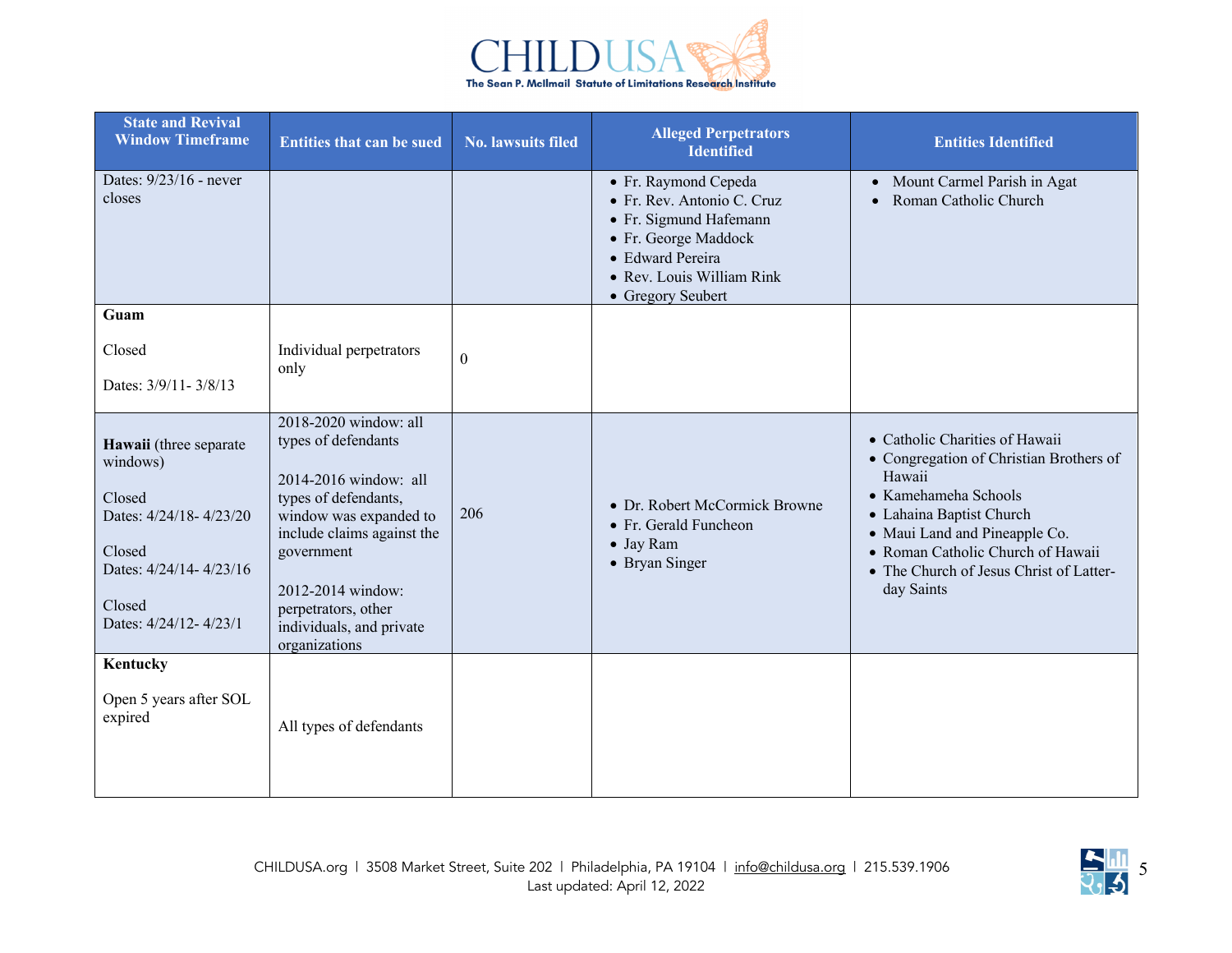

| <b>State and Revival</b><br><b>Window Timeframe</b>              | <b>Entities that can be sued</b>                                           | <b>No. lawsuits filed</b> | <b>Alleged Perpetrators</b><br><b>Identified</b>                                                                                                                                                 | <b>Entities Identified</b>                                                                                                                                                                                                                                                                                                                                                                                                                                                                                                                                        |
|------------------------------------------------------------------|----------------------------------------------------------------------------|---------------------------|--------------------------------------------------------------------------------------------------------------------------------------------------------------------------------------------------|-------------------------------------------------------------------------------------------------------------------------------------------------------------------------------------------------------------------------------------------------------------------------------------------------------------------------------------------------------------------------------------------------------------------------------------------------------------------------------------------------------------------------------------------------------------------|
| Louisiana<br><b>Currently Open</b><br>Dates: 8/1/21-7/31/24      | All types of defendants                                                    | At least 1                | • Rev. John Anthony Weber                                                                                                                                                                        | • Roman Catholic Diocese of Baton<br>Rouge                                                                                                                                                                                                                                                                                                                                                                                                                                                                                                                        |
| <b>Maine</b><br>Always Open<br>Dates: 10/28/21 - never<br>closes | All types of defendants                                                    |                           |                                                                                                                                                                                                  |                                                                                                                                                                                                                                                                                                                                                                                                                                                                                                                                                                   |
| Michigan<br>Closed<br>Dates: 6/12/18-9/10/18                     | All types of defendants, if<br>perpetrator is a physician<br>and convicted | 332                       | · John Geddert<br>• Larry Nassar                                                                                                                                                                 | • Michigan State University<br>• Twistars<br>• USA Gymnastics                                                                                                                                                                                                                                                                                                                                                                                                                                                                                                     |
| Minnesota<br>Closed<br>Dates: 5/26/13-5/5/16                     | Perpetrators, other<br>individuals, and private<br>organizations           | 1,006                     | • John Clark Donahue<br>• Father Gerald "Jerry" Funcheon<br>• Douglas Wayne King<br>• Jason McLean<br>• Jay Ram<br>• Lynn Seibel<br>• Fr. James Thoennes<br>• Jacob Wetterling<br>• Robert White | • Archdiocese of St. Paul-Minneapolis<br>· Boy Scouts of America<br>• Children's Theatre Company<br>• Dioceses of Crookston<br>• Eagle Brook Church of White Bear<br>Lake<br>• Fruits of the Minnesota Window<br>· Mesabi Academy<br>• New Ulm, St. Cloud, and Winona,<br>Duluth Lutheran Church<br>• Pacific Southwest Region of United<br>Synagogue Youth<br>• Shattuck-St. Mary's School<br>Spring Lake Park Baptist Church<br>$\bullet$<br>• St. John's Abbey, the Crosiers<br>and the Missionary Oblates of Mary<br>Immaculate<br>• Winona-Rochester Diocese |

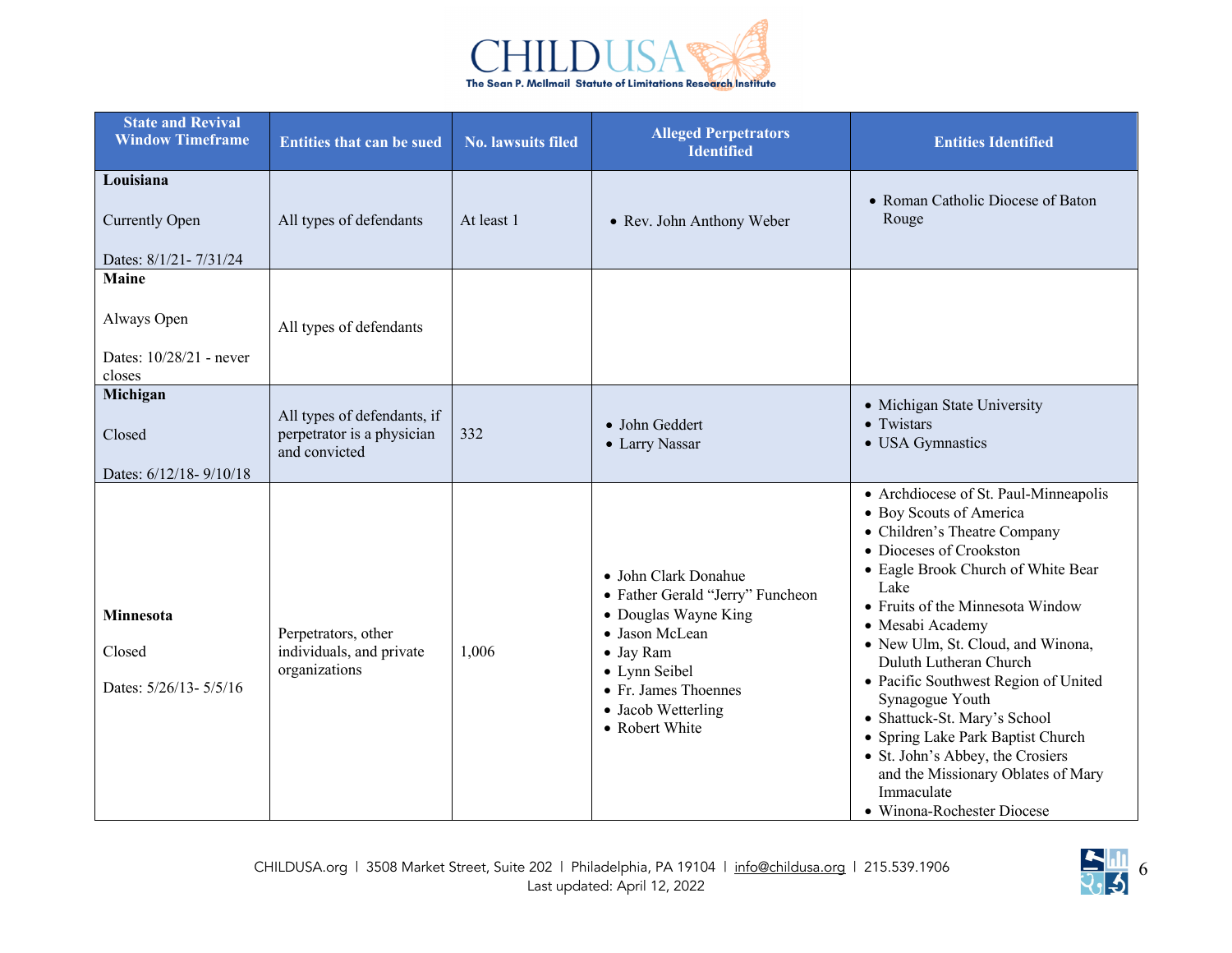

| <b>State and Revival</b><br><b>Window Timeframe</b>               | <b>Entities that can be sued</b>                                                                                                                                                                                                                    | <b>No. lawsuits filed</b> | <b>Alleged Perpetrators</b><br><b>Identified</b>                                                                                                                                                                                                                                             | <b>Entities Identified</b>                                                                                                                                                                                                                                                                                                                                                                                                                                                          |
|-------------------------------------------------------------------|-----------------------------------------------------------------------------------------------------------------------------------------------------------------------------------------------------------------------------------------------------|---------------------------|----------------------------------------------------------------------------------------------------------------------------------------------------------------------------------------------------------------------------------------------------------------------------------------------|-------------------------------------------------------------------------------------------------------------------------------------------------------------------------------------------------------------------------------------------------------------------------------------------------------------------------------------------------------------------------------------------------------------------------------------------------------------------------------------|
|                                                                   |                                                                                                                                                                                                                                                     |                           |                                                                                                                                                                                                                                                                                              | $\bullet$ YMCA                                                                                                                                                                                                                                                                                                                                                                                                                                                                      |
| Montana                                                           |                                                                                                                                                                                                                                                     |                           |                                                                                                                                                                                                                                                                                              |                                                                                                                                                                                                                                                                                                                                                                                                                                                                                     |
| Closed                                                            | Perpetrators and entities                                                                                                                                                                                                                           |                           |                                                                                                                                                                                                                                                                                              |                                                                                                                                                                                                                                                                                                                                                                                                                                                                                     |
| Dates: 5/7/19- 5/6/20                                             |                                                                                                                                                                                                                                                     |                           |                                                                                                                                                                                                                                                                                              |                                                                                                                                                                                                                                                                                                                                                                                                                                                                                     |
| <b>Nevada</b><br>Always Open<br>Dates: $6/2/21$ - never<br>closes | Perpetrators or persons<br>criminally liable for<br>sexual abuse or<br>exploitation of a minor<br>(including trafficking,<br>prostitution, and<br>pornography) and<br>promoters, possessors, or<br>viewers of CSAM (child<br>sexual abuse material) |                           |                                                                                                                                                                                                                                                                                              |                                                                                                                                                                                                                                                                                                                                                                                                                                                                                     |
| <b>New Jersey</b><br>Closed<br>Dates: 12/1/19- 11/30/21           | All types of defendants                                                                                                                                                                                                                             | 1,220                     | • Rev. Timothy Brennan<br>• Rev. Justin Capato<br>• Rev. John Capparelli<br>· Nicholas DiMarzio<br>• David Ernst<br>• Rev. Donal Fox<br>• Former Cardinal Theodore<br>McCarrick<br>• Daniel Meehan<br>• John Morel<br>• Caesar Orrico<br>• Rev. Malachy Robert Flavin<br>• Rev. Luke Travers | • Archdiocese of Newark<br>• Atlantic City Board of Education<br>• Atlantic City Mayor Marty Small and<br>his wife La'Quetta Small<br>· Boy Scouts of America<br>· Barry Caldwell, Atlantic City School<br>District Superintendent<br>• Cleric and/or religious institutions<br>• Day camp<br>• Holy Rosary<br>• Holy Trinity Church in Westfield<br>• New Jersey Department of Children<br>and Families<br>• Order of St. Benedict of New Jersey<br>• Private schools<br>• Schools |

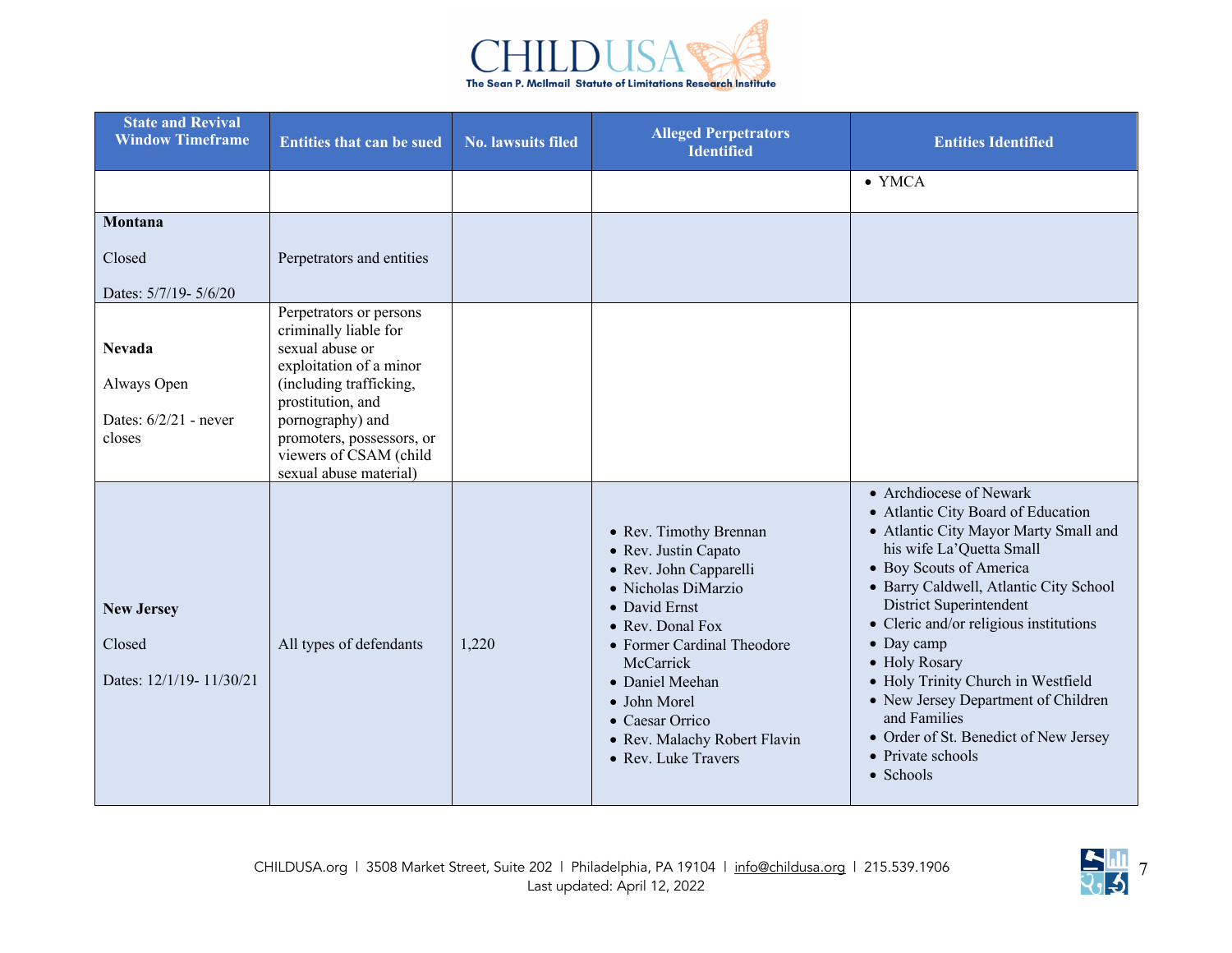

| <b>State and Revival</b><br><b>Window Timeframe</b>                                          | <b>Entities that can be sued</b> | <b>No. lawsuits filed</b> | <b>Alleged Perpetrators</b><br><b>Identified</b>                                                                                                                                            | <b>Entities Identified</b>                                                                                                                                                                                                                                                                                                                                                                                                         |
|----------------------------------------------------------------------------------------------|----------------------------------|---------------------------|---------------------------------------------------------------------------------------------------------------------------------------------------------------------------------------------|------------------------------------------------------------------------------------------------------------------------------------------------------------------------------------------------------------------------------------------------------------------------------------------------------------------------------------------------------------------------------------------------------------------------------------|
| <b>New York</b><br>Closed<br>Dates: 8/14/19-8/13/21                                          | All types of defendants          | 10,857                    | • Bob Dylan<br>• Rabbi Joel Falk<br>• Andy Gabel, Four-time Olympian<br>• Rabbi Joel Kolko<br>· Jean Pamphile<br>• Prince Andrew, Duke of York<br>· Anthony Sagona, Coach<br>• Horatio Sanz | • Allen-Stevenson School for Boys<br>• Big Brothers and Big Sisters<br>• Boy Scouts of America<br>· Buffalo Public Schools<br>• Erie County Department of Social<br>Services and Child and Family<br>Services<br>$\bullet$ NBC<br>• Rockefeller University Hospital<br>• Roman Catholic Church<br>• The Center for Youth Services, Inc.<br>• U. of Rochester Medical Center<br>• USA Hockey<br>· USA Volleyball<br>$\bullet$ USOPC |
| <b>North Carolina</b><br>Closed<br>Dates: 1/1/20-12/31/21                                    | All types of defendants          | 241                       | • Fr. Richard Farwell<br>• Fr. Joseph Kelleher<br>• Michael Earl Kelly<br>· Gary "Scott" Goins<br>· Pamela Kaye Herrington<br>· Leslie Anne Rodgers (Leslie<br>Wise)<br>• Richard Woodhouse | • Asheville School<br>· Ben Lippen School<br>• Boy Scouts<br>• Catholic Diocese of Charlotte<br>· Gaston County Board of Education<br>• New Hanover County Schools<br>• Piney Grove Fire Department<br>• UNC School of the Arts<br>• Western North Carolina Conference of<br>the United Methodist Church                                                                                                                           |
| <b>Northern Mariana</b><br><b>Islands</b><br>Always Open<br>Dates: 11/10/21- never<br>closes | All types of defendants          |                           |                                                                                                                                                                                             |                                                                                                                                                                                                                                                                                                                                                                                                                                    |